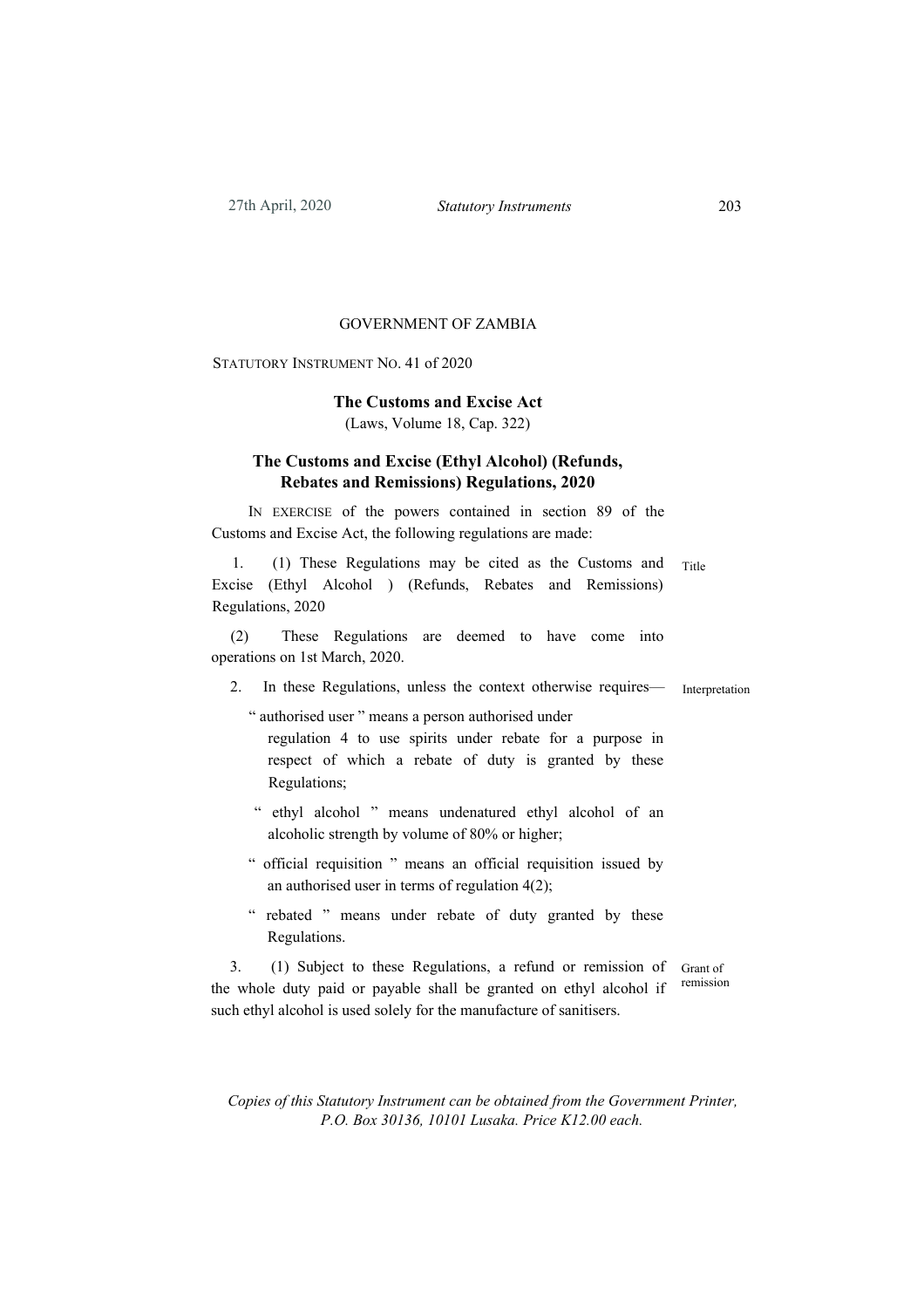## 204 *Statutory Instruments* 27th April, 2020

(2) Subj ect to the provisions of these Regulations, a remission of the whole excise duty shall be granted on ethyl alcohol where the product is—

- *(a)* imported directly by an approved manufacturer in accordance with set criteria;
- *(b)* is bought directly from a licensed local manufacturer;
- *(c)* taken out of a bonded warehouse in accordance with
	- regulation 53 of the Customs and Excise (General) Regulations, 2000; or

*(d)* is removed from one authorised user to another authorised user

(3) Nothing contained in sub-regulation (2) shall be construed as prohibiting the removal of ethyl alcohol on which the duty has not been paid —

- *(a)* from one distillery to another; or
- *(b)* from a licensed distillery to a warehouse if the warehouse
	- is und'er the control of and is licensed in the name of the same person as the distillery; for use or disposal.

Grant of authority to use ethyl alcohol

4. (1) Subj ect to these Regulations, the Commissioner General may, in writing, authorise a person to use ethyl alcohol for the purpose in respect of which a refund or remission of duty is granted by these Regulations.

(2) The authorisation granted in terms of sub-regulation (1) shall specify—

- *(a)* the premises on which the ethyl alcohol is to be used;
- *(b)* that the sole purpose for which the ethyl alcohol is to be used is in the manufacture of sanitiser;
- *(c)* the manner in which the ethyl alcohol is to be used;
- *(d)* the quantity of the ethyl alcohol to be imported or sourced locally;
- *(e)* the country of origin, in case of an importation;
- *(f)* the name and TPIN of consignee; and
- *(g)* the name and TPIN of the local supplier.

(3) The Commissioner-General shall not authorise any person to use rebated ethyl alcohol for any purpose other than the manufacture of sanitiser.

S.l No. 54 of 2000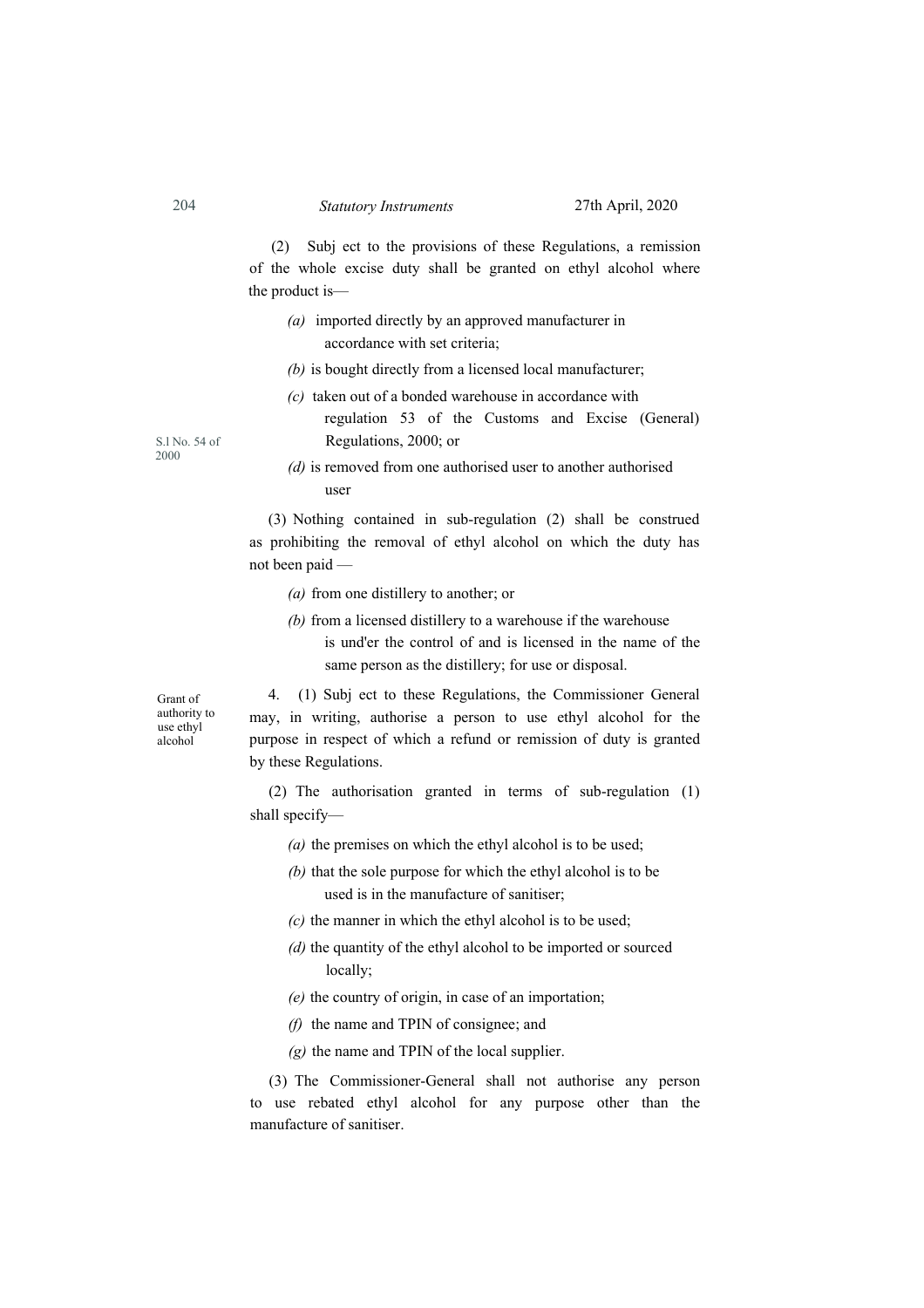### 27thApril, 2020 *Statutory Instruments* 205

(4) A manufacturer shall not sell or dispose of the goods on which excise duty has been suspended pursuant to these Regulations without the authorisation of the Commissioner -General.

(5) The Commissioner-General may, before granting authorisation, require an authorised user to furnish information relating to the manufacturing process of the sanitiser and any other information that the Commissioner-General may specify.

5 (1) An application made under these Regulations shall be accompanied by a duly signed declaration by the authorised user attesting to the use of the ethyl alcohol.

(2) All local purchases of ethyl alcohol shall be accompanied by a valid local purchase order.

- 6. An authorised user shall ensure that—
	- *(a)* ethyl alcohol obtained in accordance with these Regulations is kept in a secure place under the control of the authorised user;
	- *(b)* ethyl alcohol is withdrawn from stock only under the supervision of the authorised user and in such quantities that are required for immediate use; and
	- *(c)* all provisions of these Regulations regarding the location and security of the ethyl alcohol are complied with.

7. (1) The Commissioner General may direct that an authorised user shall not carry out any manufacturing operation in which ethyl alcohol is used unless the manufacturing operation is supervised by an authorised officer.

(2) Despite the other provisions of these Regulations, where an authorised user uses a large quantity of ethyl alcohol continuously, in relation to the particular nature of the operation, the Commissioner- General may make special arrangements that as the Commissioner-General considers necessary to protect revenue.

8. (1) An authorised user shall keep records,in a form approved by the Commissioner General, showing full particulars of all receipts and disposals of ethyl alcohol in respect of each month and the stock on hand at the end of each month, in a manner that the ethyl alcohol can readily be accounted for to the satisfaction of the Commissioner-General.

Special provisions with respect  $t_0$ authorised users of ethyl alcohol

Obligation of authorised user to keep records

**Obligations** of authorised

user

Filing of return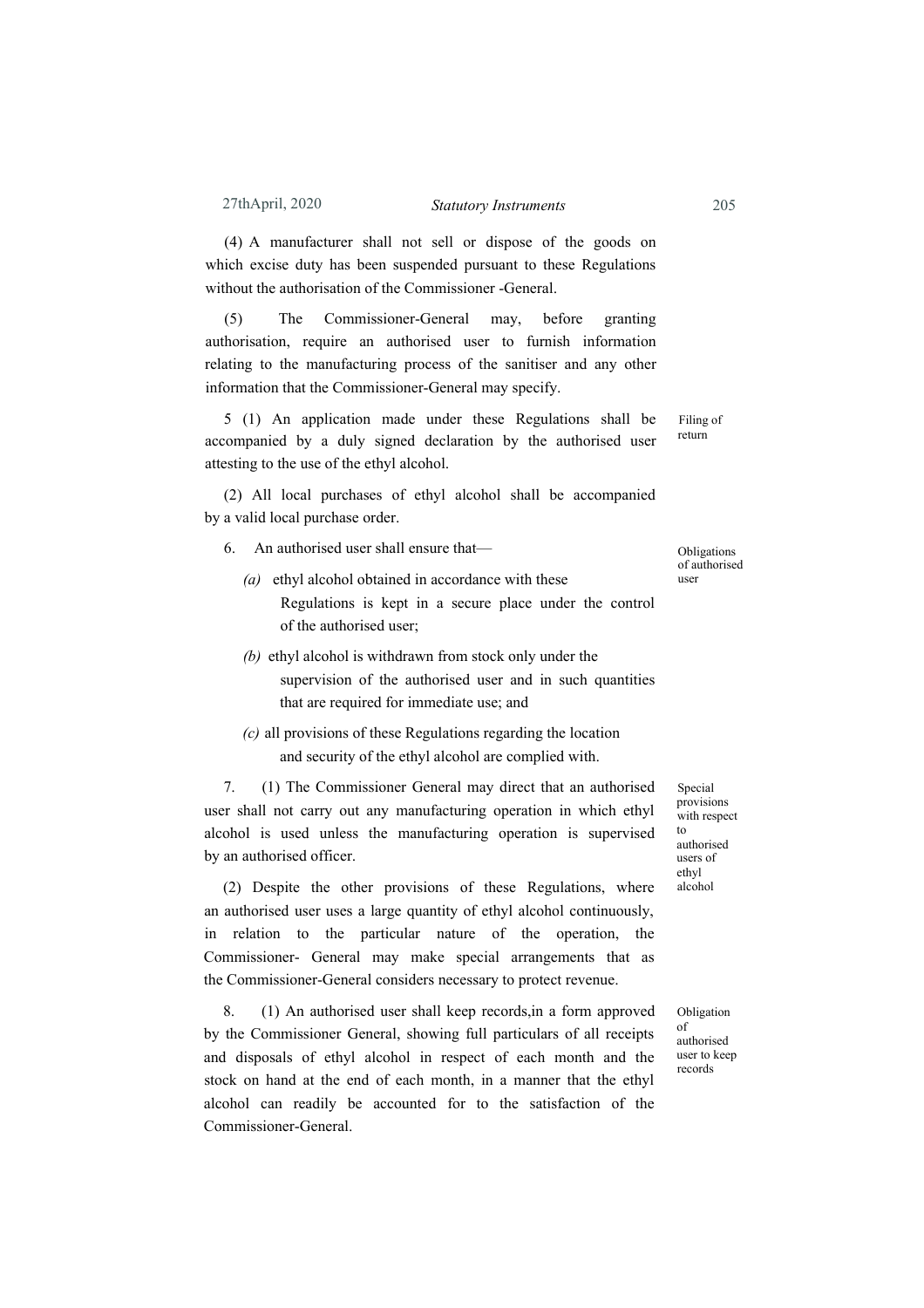(2) Where an authorised user is licensed in terms of section 93 of the Act, the Commissioner-General shall allow the authorised user to keep such books as will comply with the provisions of section 108 of the Act.

(3) Subject to the provisions of sub-regulation (1), where an authorised user fails to keep records in the approved manner, that ethyl alcohol received by the authorised user during the period when the records were not so kept is deemed to have been used for a purpose other than that for which the approval was granted and the duty due on that ethyl alcohol is payable unless the authorised user satisfies the Commissioner-General that the ethyl alcohol was used for the purpose of manufacture of sanitiser.

Obligation of authorised users to render returns

9. (1) An authorised user shall submit a return on or before the fifteenth day of the subsequent month, indicating—

- *(a)* the ethyl alcohol on hand at the beginning of the month;
- *(b)* the quantity of ethyl alcohol received during the previous month;
- *(c)* the quantity of ethyl alcohol used, sold or otherwise disposed of during that month;
- *(d)* the quantity of ethyl alcohol on hand at the end of that month; and
- *(e)* the manufacturing and business activities undertaken during the month.

(2) If the authorised user is licensed in terms of section 93 of the Act, the Commissioner-General may allow that authorised user to render returns that will comply with the provisions of section 108 of the Act and this Regulation.

Use of ethyl alcohol on terms approved by Commissioner-General

General

Notification of cessation and revocation

10. An authorised user whose authority is revoked by the Commissioner-General is not entitled to a refund of the whole or any portion of the fee paid under this Regulation.

11. Except with the consent of the Commissioner-General, an authorised user shall not use or dispose of ethyl alcohol otherwise than in accordance with the terms of Commissioner-General's authority and the provisions of these Regulations.

12. (1) Where an authorised user ceases to use ethyl alcohol in accordance with the terms of the authority granted to him under these Regulations, the authorised user shall notify the Commissioner General accordingly.